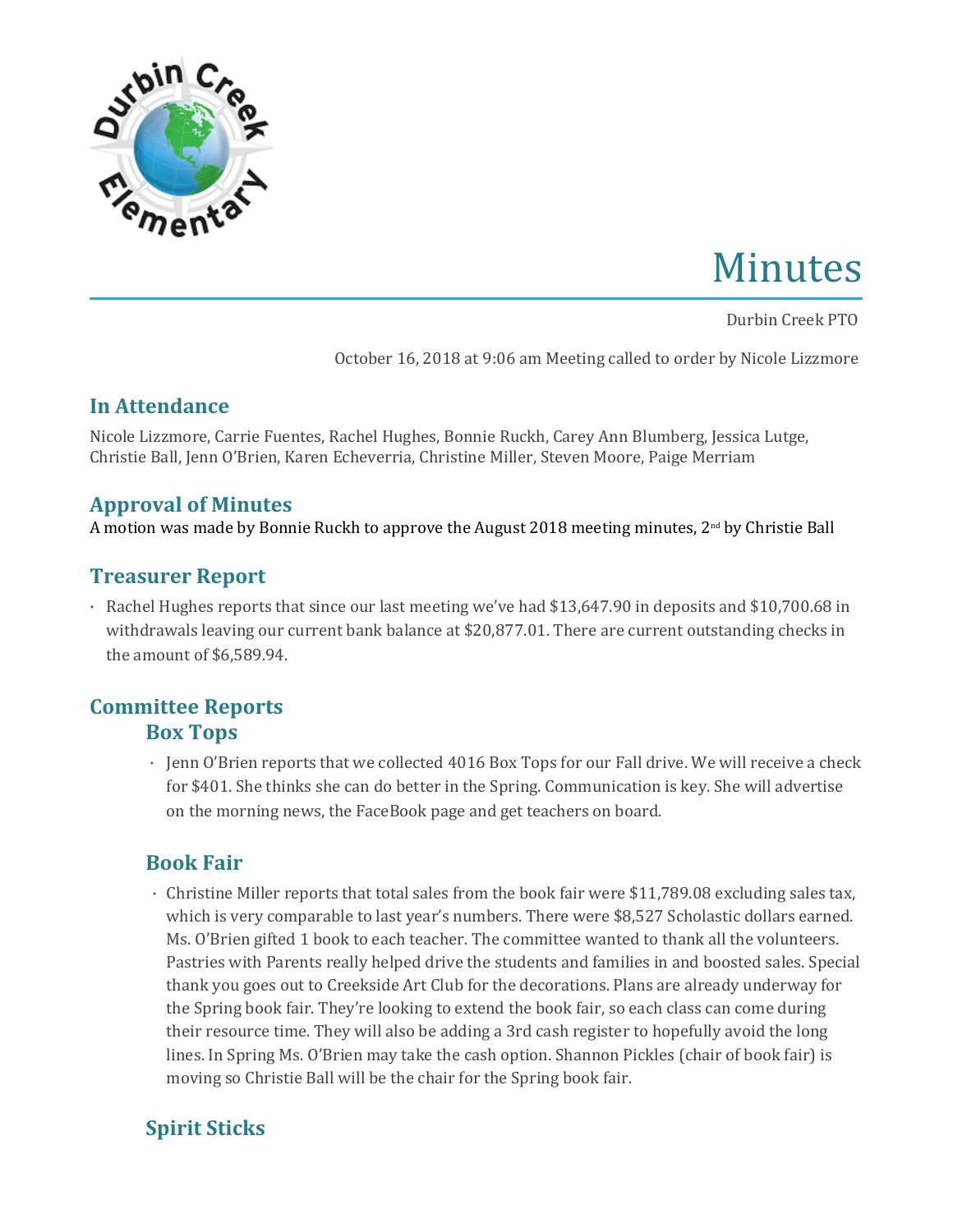· Rachel Hughes reports that in September the Spirit Stick sale was very successful! We sold \$502. We've postponed the sale for October because the current chair person is unable to hold the sale this month.

# **Spirit Patrol**

Carrie Fuentes reports that the chair for this committee was hired as an employee at DCE so we're looking for someone to take her place. We will need 2 people to cover this committee. It's currently scheduled to take place every other Friday morning, but we can change that to once a month or further apart if needed. Thank you, Bonnie Ruckh and Carey Blumberg, for volunteering to cover Spirit Patrol.

# **Principal Report**

- 
- Ms. Fuller reports that DCE is growing!<br>• We're getting a new VPK class, so we've had to move some classrooms around and we lost a tech
- lab temporarily.<br>The District has approved 4-6 portables for 2019-2020. This year we'll just make the space we
- have work.<br>We have 5 computer carts, but we need the skinny labs at the front of the houses for iReady
- testing.<br>We're getting a 3<sup>rd</sup> ESE teacher. Ms. Sipes is returning for 1<sup>st</sup> and 2<sup>nd</sup> grade. Now we will have 3
- ESE teachers each is responsible for 2 grade levels.<br>• Our biggest problem is space. We need space for 3 more teachers. Many staff are being shifted
- 
- around to make room.<br>Attendance was at 770 for the 1<sup>st</sup> week of school. We're up to 808. We'll be at 813 soon.<br>The state considers DCE capacity at 850 students, but they don't include pre-k, only k-5.<br>We won't add any mor
- 
- be an associate teacher.<br>• Get out and vote this year. There are big issues and amendments on ballot that could impact education. Encourage friends and neighbors to vote too.
- 
- We're getting upgraded Wifi and technology which is being funded through the ½ cent sales tax.<br>• We put an ad for PTO volunteers in the Compass and we received only one response. PTO is extremely important to DCE. We can't do what we need to do without the PTO.<br> $\cdot$  Teachers are doing great. Teachers are under a lot of pressure. There is a teacher shortage and finding
- subs is very hard especially long-term subs.

# **New Business**

· On September 21, 2018, the board members received a text from Katelin Jones resigning as President of the DCE PTO. We have also received resignations from Recording Secretary Christine Gonzalez, Corresponding Secretary Kristin Efrat, and Fundraising Treasurer Monique Ketron. The board has accepted all these resignations. The only remaining board members are: 1st VP Nicole Lizzmore, 2nd VP Rachel Hughes and Partners In Learning Carrie Fuentes. We are currently looking for new board members as well as chair people and volunteers for our upcoming events. If you know of anyone that may be interested, please have them contact Nicole Lizzmore for more information on the positions that are available.